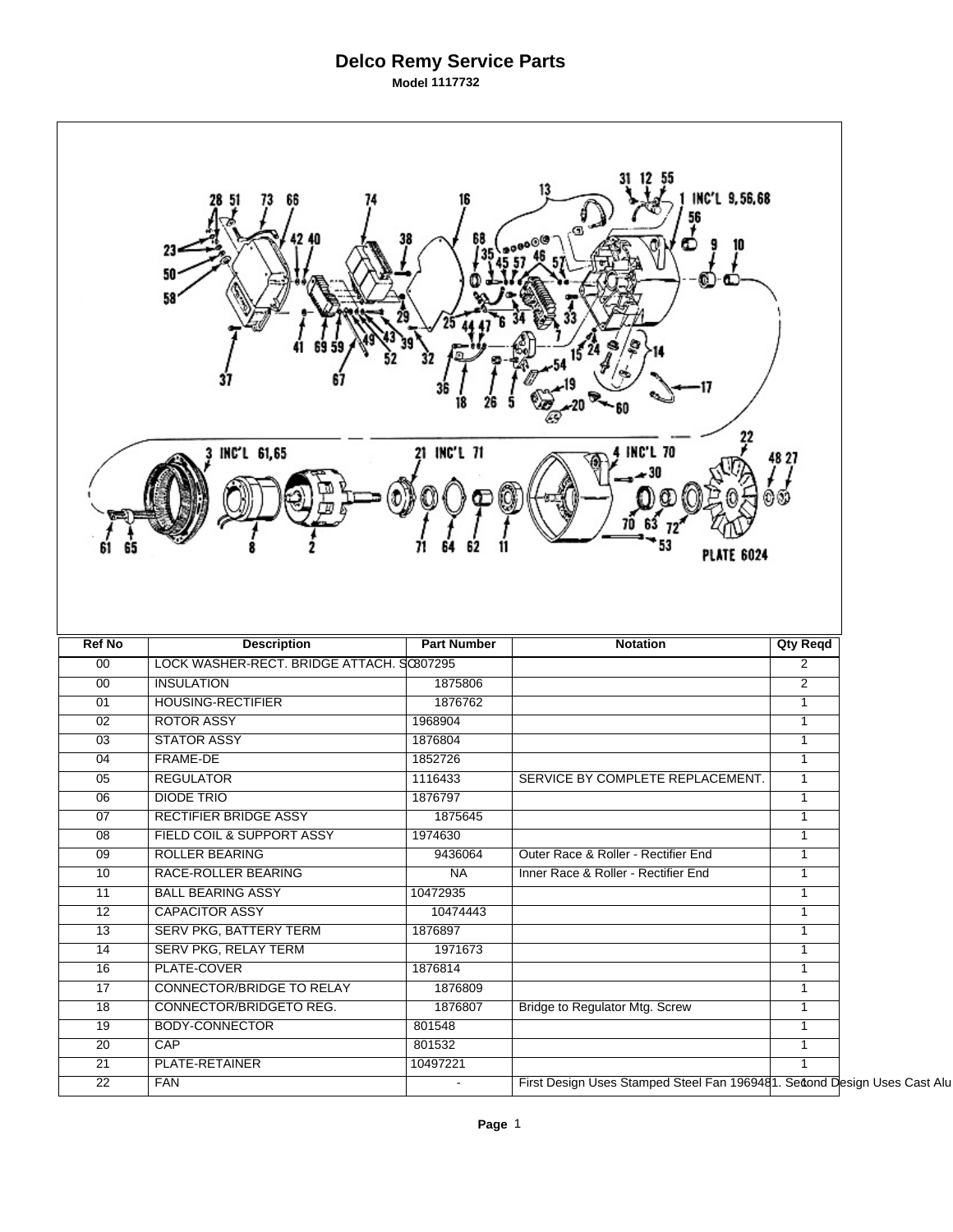## **Delco Remy Service Parts Model 1117732**

| 13<br>INC'L 9,56,68<br>66<br>56<br>68<br>38<br>Œ<br>23<br>50<br>58<br>Ş<br>$15^{24}$<br>36<br>21 INC'L 71<br><b>INC'L 70</b><br>INC'L 61,65<br>48 27<br><b>PLATE 6024</b> |                                    |                    |                              |                 |  |  |  |
|---------------------------------------------------------------------------------------------------------------------------------------------------------------------------|------------------------------------|--------------------|------------------------------|-----------------|--|--|--|
| <b>Ref No</b>                                                                                                                                                             | <b>Description</b>                 | <b>Part Number</b> | <b>Notation</b>              | <b>Qty Reqd</b> |  |  |  |
| 25                                                                                                                                                                        | <b>NUT ASSY</b>                    | 1851808            |                              | $\mathbf{1}$    |  |  |  |
| $\overline{26}$                                                                                                                                                           | <b>NUT ASSY</b>                    | 1851808            | <b>Bridge Term Stud</b>      | $\overline{3}$  |  |  |  |
| $\overline{27}$                                                                                                                                                           | NUT-ROTOR SHAFT-D.E.               | 10484823           |                              | 1               |  |  |  |
| $\overline{30}$                                                                                                                                                           | <b>SCREW ASSY</b>                  | 10497222           |                              | 4               |  |  |  |
| 31                                                                                                                                                                        | <b>SCREW ASSY</b>                  | 1846955            | Atch. Capacitor              | $\mathbf{1}$    |  |  |  |
| $\overline{32}$                                                                                                                                                           | <b>SCREW ASSY</b>                  | 1846955            | Atch. Rectifier End Cover    | 4               |  |  |  |
| 33                                                                                                                                                                        | <b>SCREW</b>                       | 1968945            | Field Coil & Support Atch.   | 5               |  |  |  |
| 34                                                                                                                                                                        | <b>SCREW ASSY</b>                  | 1846955            | Atch. Connector to Bridge    | $\overline{c}$  |  |  |  |
| $\overline{35}$                                                                                                                                                           | <b>SCREW ASSY</b>                  | 830338             | Rectifier Bridge Atch.       | $\overline{2}$  |  |  |  |
| 36                                                                                                                                                                        | <b>SCREW ASSY</b>                  | 1976061            | Regulator Atch. (Insul.)     | $\overline{2}$  |  |  |  |
| 45                                                                                                                                                                        | <b>WASHER</b>                      | 1919478            |                              | $\overline{3}$  |  |  |  |
| $\overline{48}$                                                                                                                                                           | <b>WASHER-SHAFT NUT</b>            | 10484823           |                              | $\mathbf{1}$    |  |  |  |
| 53                                                                                                                                                                        | <b>THRU BOLT</b>                   | 1968991            |                              | $\overline{4}$  |  |  |  |
| 56                                                                                                                                                                        | <b>BUSHING</b>                     | 1892765            | Mtg. Hinge - RE              | $\mathbf{1}$    |  |  |  |
| $\overline{57}$                                                                                                                                                           | <b>BUSHING</b>                     | 1966879            | Rectifier Bridge Atch.       | $\overline{3}$  |  |  |  |
| 60                                                                                                                                                                        | CAP                                | 1970227            | <b>Relay Term</b>            | $\mathbf{1}$    |  |  |  |
| 61                                                                                                                                                                        | <b>CLIP-TERMINAL</b>               | 1966797            | Stator Leads                 | 3               |  |  |  |
| 62                                                                                                                                                                        | COLLAR (INSIDE)-SPACE-D.E. BEARING | 10497218           | (Inside) Space - DE Bearing  | $\mathbf{1}$    |  |  |  |
| 63                                                                                                                                                                        | COLLAR (OUTSIDE)-SPACE-D.E.        | 10497219           | (Outside) Space - DE Bearing | $\mathbf{1}$    |  |  |  |
| 64                                                                                                                                                                        | <b>GASKET</b>                      | 1968884            |                              | $\mathbf{1}$    |  |  |  |
| 65                                                                                                                                                                        | <b>GROMMET</b>                     | 1876805            | <b>Stator Leads</b>          | 1               |  |  |  |
| 68                                                                                                                                                                        | PLUG-BEARING WELL                  | 1876813            |                              | $\mathbf{1}$    |  |  |  |
| $\overline{70}$                                                                                                                                                           | <b>SEAL-OIL</b>                    | 1958509            | SEAL-DE Brg. (Outside)       | $\mathbf{1}$    |  |  |  |